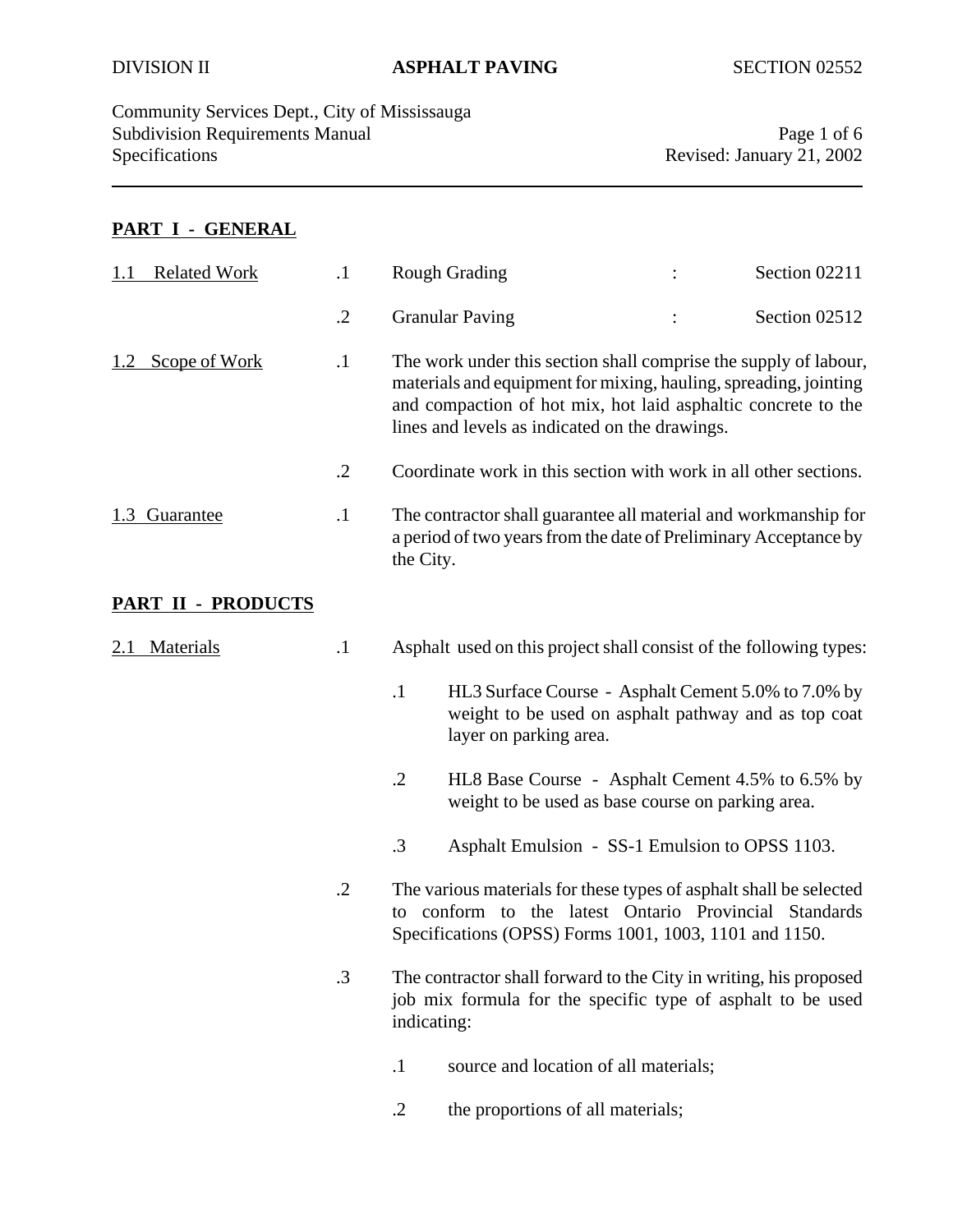Community Services Dept., City of Mississauga Subdivision Requirements Manual Page 2 of 6 Specifications Revised: January 21, 2002

- .3 the single definite percentage for each sieve fraction.
- .4 The job mix formula, as noted above, must be corroborated by the contractor, by supplying to the Community Services representative at least a three-point Marshall Mix Design proposed by an accredited testing firm acceptable to the Community Services Department. The mix design shall have been carried out during the calendar year of the submission of the job mix formula. Adequate samples of the materials proposed to be used shall be made available for acceptance tests upon request by the Community Services Department. No mix shall be supplied until the proposed job mix formula has been approved by the Community Services Department. The contractor shall accept full responsibility for the supply of a uniform product.
- .5 The submission of the job mix formula shall, upon approval, bind the contractor to supply a mixture not only within the limiting requirements of the specification, but as a further requirement, also meeting the exact formula established, subject to the following tolerances :

#### Permissible Tolerances

Aggregates, Passing Nos:

| Sieve                         |             |
|-------------------------------|-------------|
| 26.5 mm to 4.75 mm            | $± 5\%$     |
| $2.36$ mm                     | ±4%         |
| $1.18$ mm                     | ±4%         |
| $600$ um                      | ±4%         |
| $300 \text{ um}$              | ±4%         |
| $150 \text{ um}$              | $± 2\%$     |
| 75<br>um                      | $± 2\%$     |
| <b>Asphalt Cement Content</b> | $\pm 0.3\%$ |

Failure of test samples to meet the job mix formula shall be sufficient cause for the Community Services representative to prohibit shipment of any material from the plant until such time as the contractor has satisfactorily demonstrated the ability to consistently supply an approved product.

.6 Granular Base : Sound, hard, durable 19 mm and 50 mm crusher run limestone, free from clay or organic matter meeting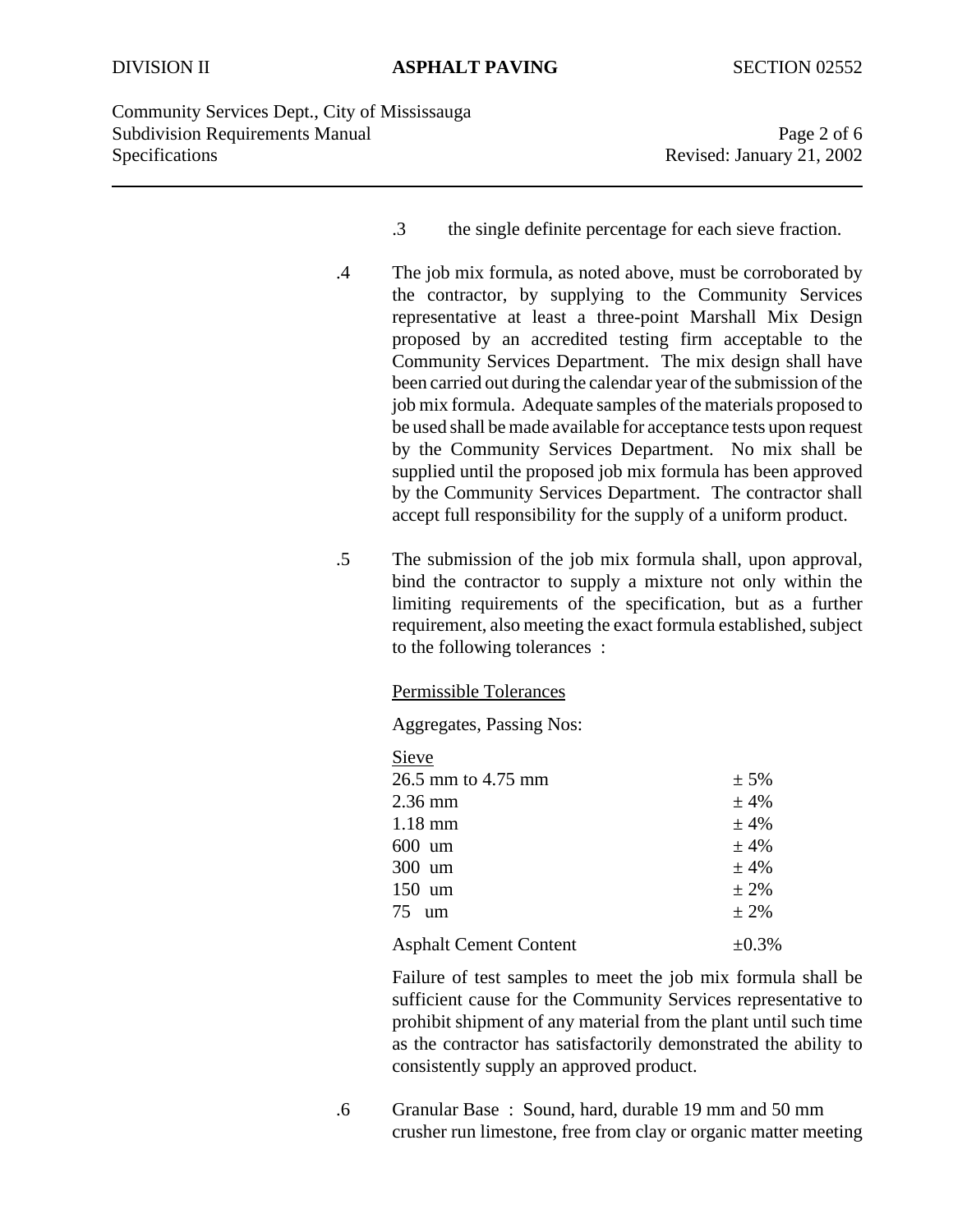Community Services Dept., City of Mississauga Subdivision Requirements Manual **Page 3** of 6 Specifications Revised: January 21, 2002

OPSS Standards 1001, 1004 and 1010 installed to the compacted depths indicated on the drawings.

.7 Line Paint : White lines and yellow handicapped, regular dry traffic paint meeting OPSS 1710 Standard.

### **PART III - EXECUTION**

3.1 Placement .1 The equipment, methods of heating materials, hauling, spreading, jointing and compaction procedures shall conform to the latest OPSS Form 310 for HL3 and HL8. The granular base on which hot mix is placed shall be firm and stable, and shaped to proper contour and grade, compacted to 98% Standard Proctor Maximum Dry Density. Receive approval of granular base from the Community Services representative prior to placement of asphalt.

> .2 Class "R1" or Class "S1" roller (as defined in OPSS Form 310, Table V) as an intermediate roller for compaction shall be used at the discretion of the Community Services representative. The rolling sequence shall be as follows :

> > Breakdown roller : 9-11 mg Steel Tandem - 5-7 passes

Intermediate roller : Pneumatic Tire - 13 passes

Finishing roller : 7-9 mg Steel Tandem - 3 passes

The roller shall be operated by competent and experienced operators. To prevent adhesion of asphalt mixture to the roller, it shall be kept moistened, but excess water shall not be permitted. The mixture shall be compacted to a density not less than 98% of the density of the laboratory compacted mixture, and after compaction shall not contain more than 6% voids.

.3 The surface of the finished pavement shall be free from depressions exceeding 3 mm as measured with a 3 metre straight-edge parallelling the centerline of the roadway or walkway. Any finished pavement not meeting these requirements will be removed and replaced to the satisfaction of the Community Services Department. Patching will not be acceptable.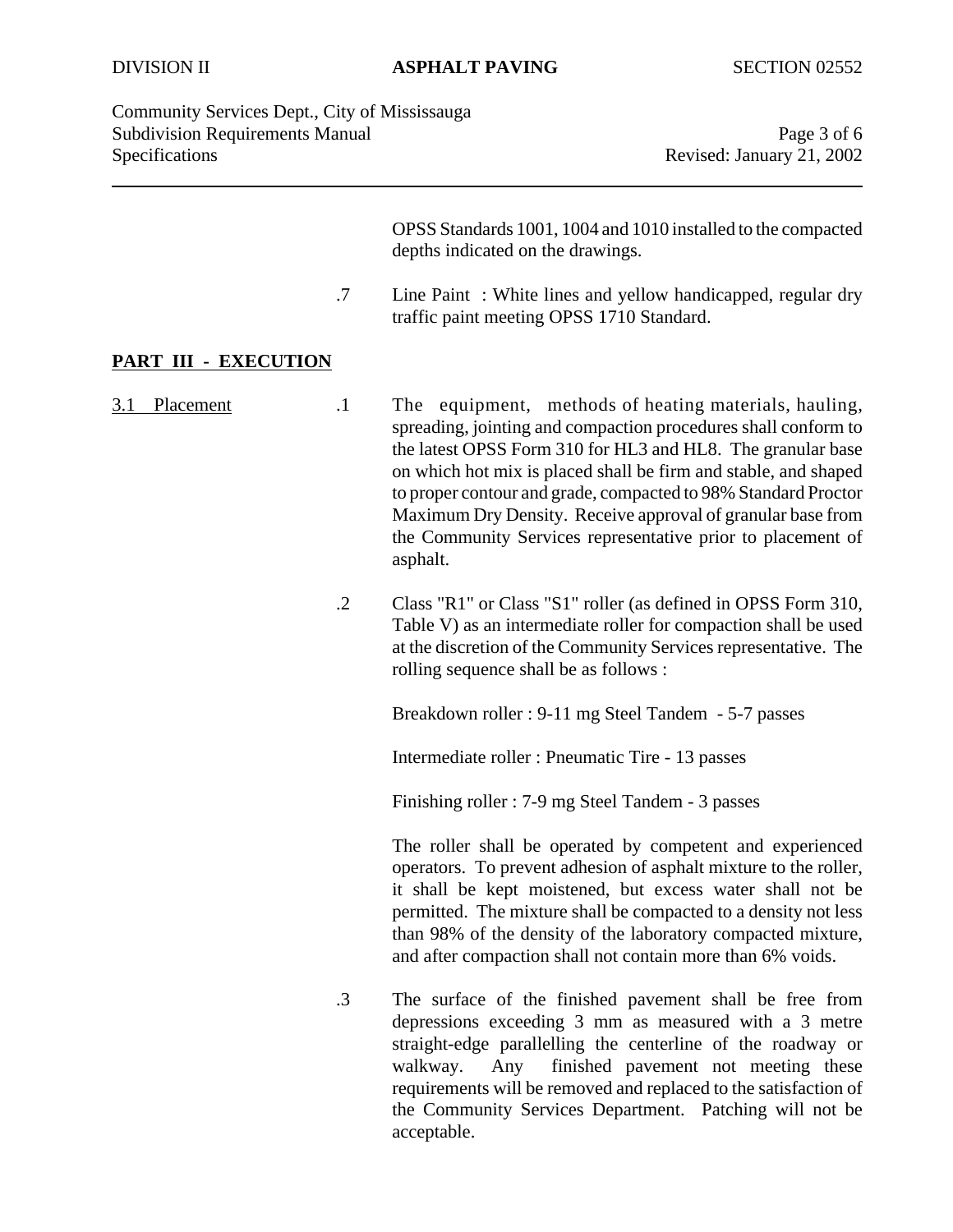Community Services Dept., City of Mississauga Subdivision Requirements Manual Page 4 of 6<br>Specifications Revised: January 21, 2002

Revised: January 21, 2002

| 3.2<br><b>Joints</b> | $\cdot$ 1  | All joints shall be cleaned of dirt or other foreign material and<br>shall be painted with a thin, uniform and continuous coating of<br>SS-1 asphalt emulsion which complies with OPSS Form Number<br>1103. The joints shall be carefully made and in such a manner<br>as to ensure a thorough and continuous band, and to provide a<br>smooth riding surface.                                                                                                                                                                                                                                                                                                                               |  |
|----------------------|------------|----------------------------------------------------------------------------------------------------------------------------------------------------------------------------------------------------------------------------------------------------------------------------------------------------------------------------------------------------------------------------------------------------------------------------------------------------------------------------------------------------------------------------------------------------------------------------------------------------------------------------------------------------------------------------------------------|--|
|                      | $\cdot$ .2 | Requirements for Longitudinal Joints:                                                                                                                                                                                                                                                                                                                                                                                                                                                                                                                                                                                                                                                        |  |
|                      |            | $\cdot$ 1<br>Where the existing pavement comprises a single course,<br>it shall be cut back to a straight vertical face.                                                                                                                                                                                                                                                                                                                                                                                                                                                                                                                                                                     |  |
|                      |            | $\cdot$ .2<br>Where the existing pavement comprises two or more<br>courses, it shall be cut back approximately 100 mm to a<br>straight vertical face, and to its full depth. The existing<br>surface course shall then be cut back a further 150 mm to<br>a straight vertical face and the 150 mm width of surface<br>course removed by burning, if necessary, to form a<br>stepped joint.                                                                                                                                                                                                                                                                                                   |  |
|                      | $\cdot$ 3  | Requirements for Transverse Joints:                                                                                                                                                                                                                                                                                                                                                                                                                                                                                                                                                                                                                                                          |  |
|                      |            | Except when a board is used to form transverse joints, the edge<br>of previously laid course shall be cut back to its full depth to a<br>straight vertical face. All joints between the surface course and<br>existing bituminous pavement shall be butt joints. These joints<br>shall be prepared by cutting the existing surface course to a<br>straight vertical face. Where the existing pavement comprises<br>two or more courses, the new surface course shall overlap the<br>existing binder course across the full width of the pavement for<br>a longitudinal distance of not less than 1.0 m and that at no point<br>shall the depth of the new surface course be less than 25 mm. |  |
| Temperature<br>3.3   | $\cdot$    | No surface asphalt shall be placed unless the air temperature at<br>the surface of the road is a minimum of $7^{\circ}$ C.                                                                                                                                                                                                                                                                                                                                                                                                                                                                                                                                                                   |  |
|                      | $\cdot$ .2 | Hot mix asphalt can be placed when the minimum temperature<br>is greater than $2^{\circ}$ C when :                                                                                                                                                                                                                                                                                                                                                                                                                                                                                                                                                                                           |  |
|                      |            | ony frost or moisture from provious inclement weether                                                                                                                                                                                                                                                                                                                                                                                                                                                                                                                                                                                                                                        |  |

.1 any frost or moisture from previous inclement weather has evaporated to leave a dry surface;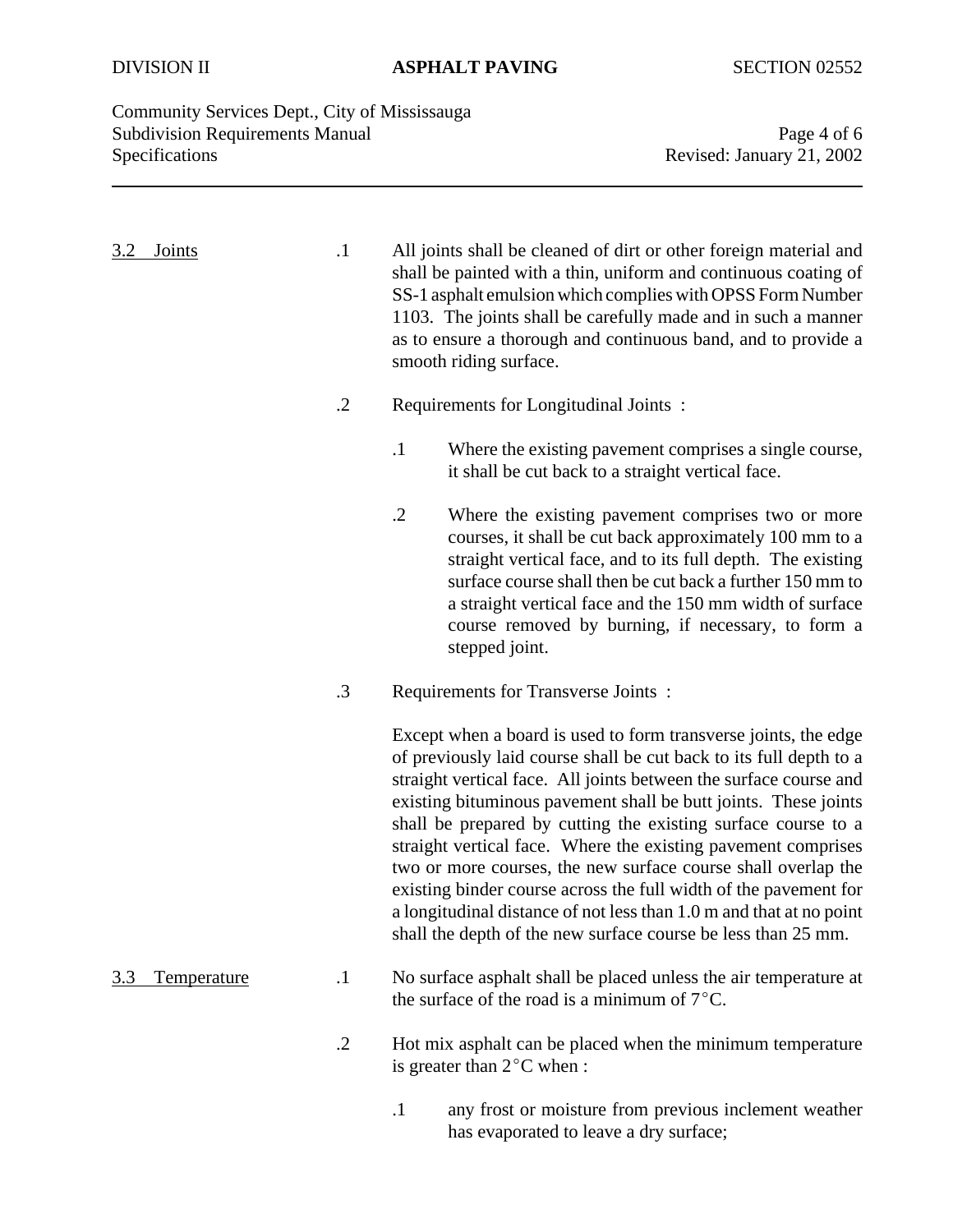## DIVISION II **ASPHALT PAVING** SECTION 02552

| Community Services Dept., City of Mississauga |                           |
|-----------------------------------------------|---------------------------|
| <b>Subdivision Requirements Manual</b>        | Page 5 of 6               |
| Specifications                                | Revised: January 21, 2002 |

|                                         |            | $\cdot$ .2<br>base asphalt is laid on a granular grade;                                                                                                                                                                                                                                                                                            |
|-----------------------------------------|------------|----------------------------------------------------------------------------------------------------------------------------------------------------------------------------------------------------------------------------------------------------------------------------------------------------------------------------------------------------|
|                                         |            | .3<br>compacted lifts are greater than 75 mm in thickness;                                                                                                                                                                                                                                                                                         |
|                                         |            | .4<br>a single course pavement is laid on a granular grade.                                                                                                                                                                                                                                                                                        |
|                                         | $\cdot$ 3  | The temperature of the mixture immediately after spreading and<br>prior to rolling shall not be less than $120^{\circ}$ C and not more than<br>$160^{\circ}$ C.                                                                                                                                                                                    |
| <b>Field Quality</b><br>3.4<br>Control  | $\cdot$ 1  | At edges of curb and interfaces with concrete surfaces ensure<br>that asphalt is flush and smooth. Remove spilled or soiled areas<br>to leave tidy appearance.                                                                                                                                                                                     |
|                                         | $\cdot$ .2 | Edges of asphalt paths must be hand tamped at $45^{\circ}$ to ensure a<br>clean angled edge. Ensure that width and depth of path remains<br>consistent as indicated on the drawings.                                                                                                                                                               |
| <b>Line Painting</b><br><u>3.5</u>      | $\cdot$    | Apply line paint 100 mm wide to dimensions shown on the<br>drawings.                                                                                                                                                                                                                                                                               |
|                                         | $\cdot$ .2 | Paint is to be applied on a smooth, clean, dust free, dry surface<br>with an approved spray applicator.                                                                                                                                                                                                                                            |
|                                         | $\cdot$ 3  | Paint<br>shall<br>manufacturer's<br>be<br>applied<br>according<br>to<br>recommendations.                                                                                                                                                                                                                                                           |
|                                         | $\cdot$ 4  | Use template to the dimensions as detailed on drawings for the<br>handicapped symbols.                                                                                                                                                                                                                                                             |
| Protection and<br>3.6<br><b>Testing</b> | $\cdot$    | Protect and maintain completed paving from time of installation<br>until acceptance of work.                                                                                                                                                                                                                                                       |
|                                         | $\cdot$ .2 | Keep areas clean and neat at all times. Mud tracking and<br>cleaning of roads and walkways both on and off the site shall be<br>the responsibility of the contractor.                                                                                                                                                                              |
|                                         | $\cdot$ 3  | Inspection and compaction tests of subbase, granular and asphalt<br>as well as finished thickness and composition tests of asphalt, in<br>accordance with item 2.1.5 of this section, shall be carried out by<br>an independent testing laboratory. Costs of tests shall be paid for<br>by the contractor. Subbase tests shall be submitted to the |